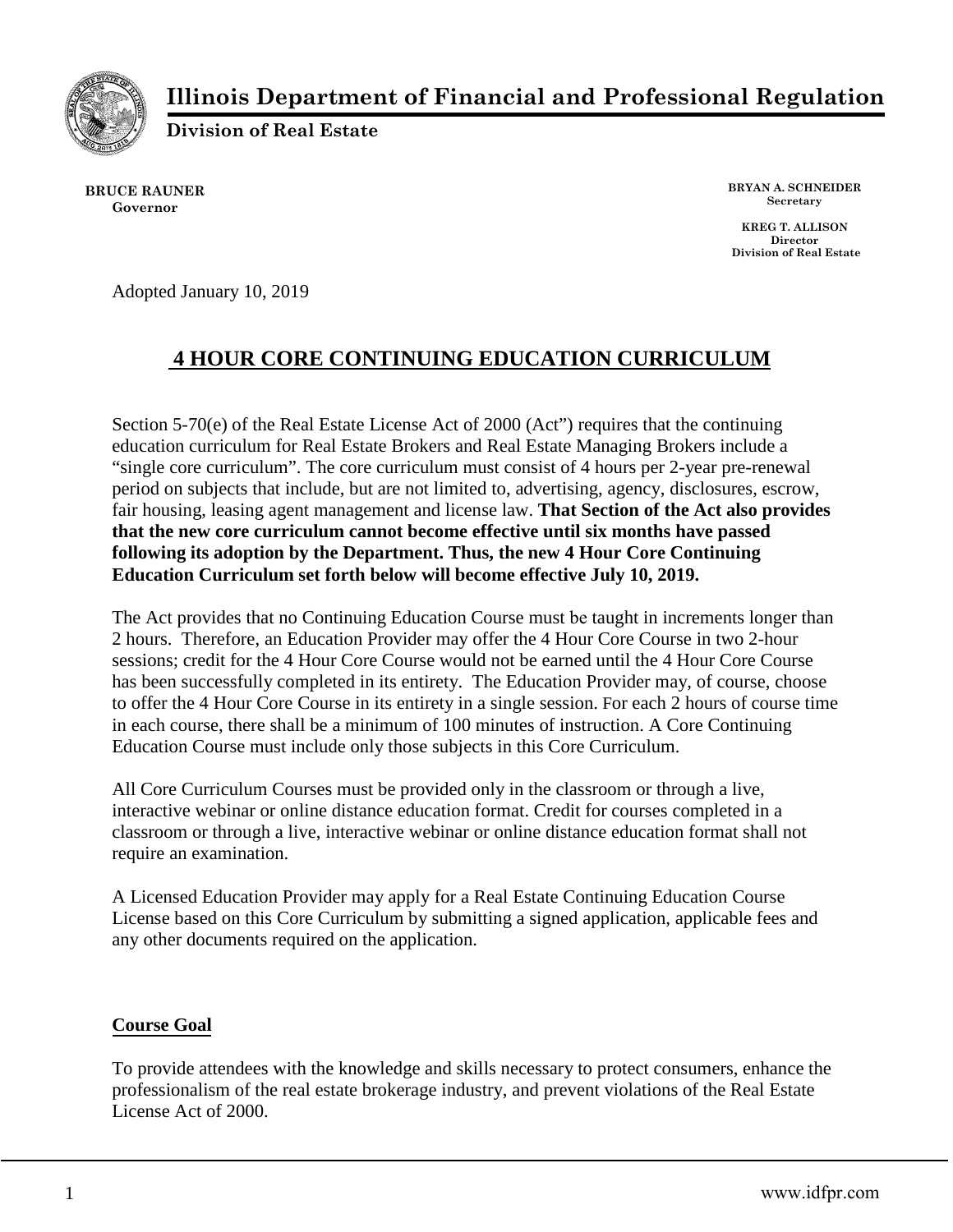

# **License Law (Recommended Time-40 Minutes)**

# **I. License Law - Introduction**

- A. Purpose and Intent of the Real Estate License Act of 2000
- B. General Duties and Responsibilities of Real Estate Licensees with the Public
- C. Recent Real Estate License Act of 2000 Amendments
- D. Definitions

### **II. Duties and Responsibilities of Real Estate Licensees**

- A. General Requirements
	- 1. Recordkeeping with IDFPR-Division of Real Estate
	- 2. IDFPR-Division of Real Estate Online Licensing Process
	- 3. Place of Business
	- 4. Sponsoring Licensees
	- 5. Supervision of Sponsored Licensees
	- 6. Termination of Employment
	- 7. Independent Contractor and Employee Agreements
	- 8. Unlicensed Assistants (Section 1450.740)
	- 9. Company Policy for Compliance
	- 10. Using Assumed Names

### B. Discipline Actions and Unprofessional Conduct

- 1. Types of Unprofessional Conduct
- 2. Complaint and Enforcement Process for License Law Violations
- 3. Unlicensed Practice of Real Estate
- 4. Child Support, Tax Deficiencies, Convictions and Violations of Prior Orders
- 5. Failure to Cooperate with IDFPR-Division of Real Estate
- 6. Continuing Education Discrepancies
- 7. Case Studies Examples of License Law Violations and Disciplines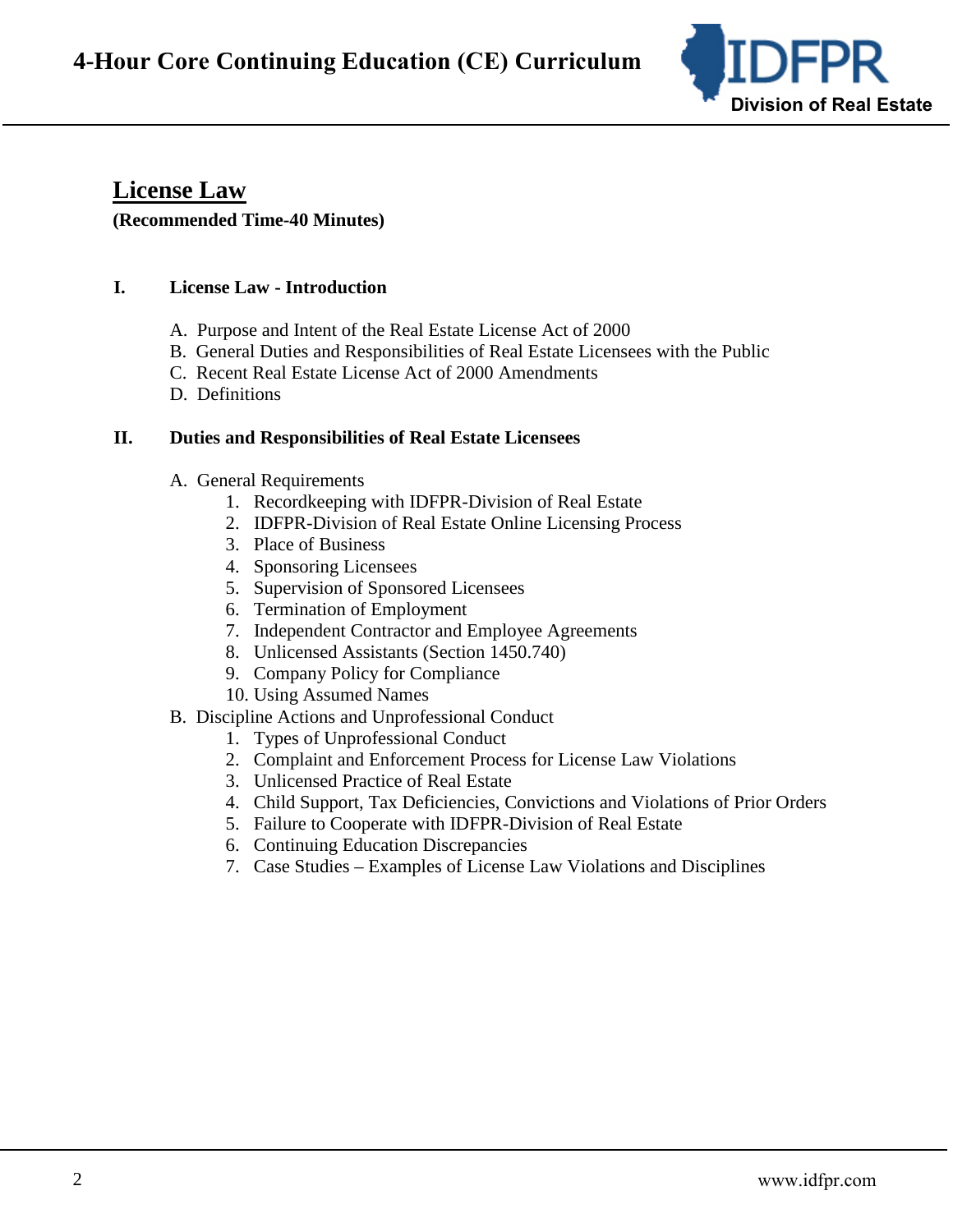

# **Agency**

**(Recommended Time-50 Minutes)**

# **I. Introduction**

A. Legislative Intent and Brief History of Agency Relationships

# **II. Agency Duties and Relationships**

- A. Agency Relationships Consumer, Client and Customer
	- 1. Licensee's Relationship and Duties with Consumers
	- 2. Licensee's Duties Representing Clients
	- 3. Licensee's Relationship with Customers
	- 4. Ministerial Acts
- B. Types of Agency Relationships and Disclosure
	- 1. Designated Agency
	- 2. Dual Agency-Informed Written Consent and Confirmation
	- 3. No Agency
	- 4. Written Disclosure of Agency Relationships
- C. Confidential Information
- D. Duties After Termination of Brokerage Agreement
- E. Teams and Agency
- F. Agency Relationships when Licensee is a Principal in a Transaction
- G. Compensation Does Not Determine Agency
- H. Property Management
- I. Residential Leasing Agent Licensee
	- 1. Limitations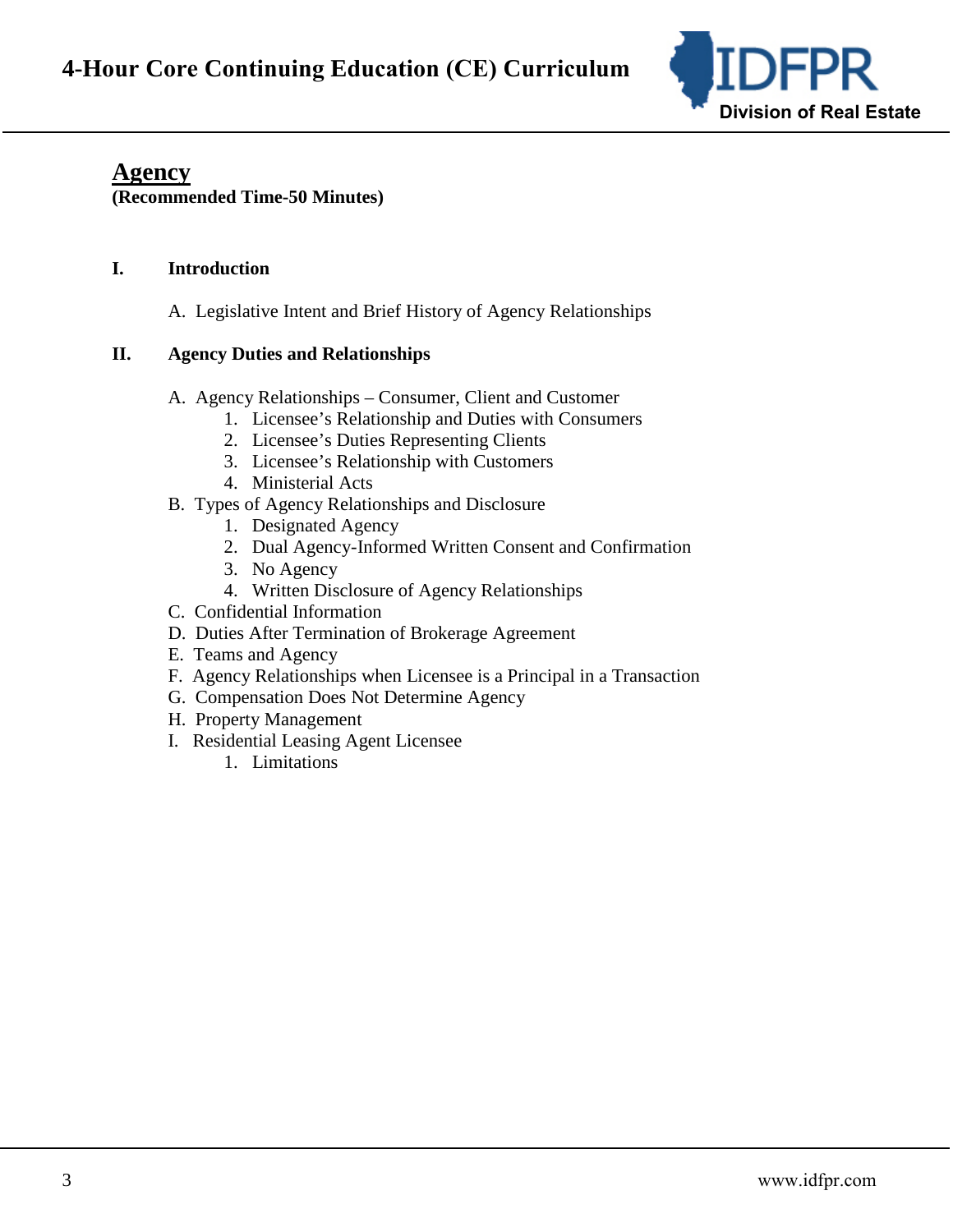

# **Brokerage Agreements and Disclosures**

(Recommended Time-30 Minutes)

#### I. **Agreements**

- A. Types of Agreements
	- 1. Listing Agreements (Sellers and Landlords)
		- a. Required Elements of Listing Agreements
	- 2. Buyer or Tenant Brokerage Agreements a. Required Elements of Buyer or Tenant Brokerage Agreements
	- 3. Exclusive Agreements and Non-Exclusive Agreements
	- 4. The Licensee's Agency Role
	- 5. Promoting the Best Interest of the Client
	- 6. Duties to Follow Lawful Direction
- B. Minimum Services Required with Exclusive Agreements
- C. Property Management Agreements
- D. Commercial Agreements
- E. Leasing Agreements
	- 1. Applications
	- 2. Credit and Background Checks
	- 3. Leases

#### II. **Disclosures**

- A. Residential Property and Environmental Disclosures
	- 1. Illinois Residential Real Property Disclosure
	- 2. Disclosure of Information on Radon Hazards
	- 3. Disclosure of Information on Lead-Based Paint
	- 4. Failure to Disclose Information Not Affecting Physical Condition
- **B.** Compensation and Business Practices
	- 1. Disclosure of Compensation
		- a. Referrals
		- b. Ownership Interest
		- 2. Disclosure of Licensee Status
		- 3. Disclosure of Contemporaneous Offers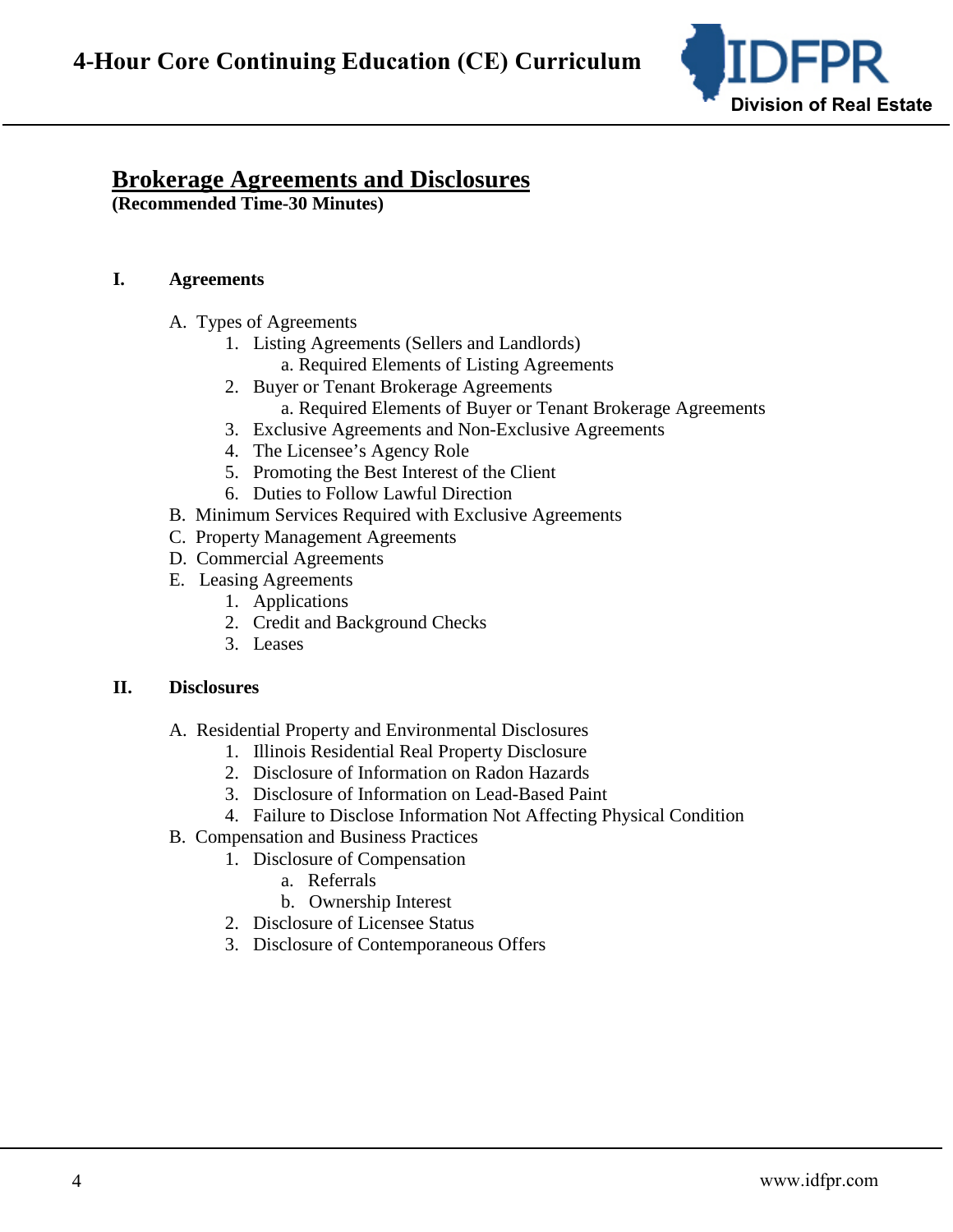

## **Escrow (Recommended Time-20 Minutes)**

### **I. Escrow Accounts**

- A. Overview of Escrow Accounts (Sections 1450.750 and 1450.755)
	- 1. Definition of Escrow Money
	- 2. Escrow Accounts (Depositing, Maintenance, Recordkeeping)
	- 3. Disputes Regarding Escrow Money
	- 4. Disbursement of Escrow Money
	- 5. Agent Responsibilities
	- 6. Contractual Obligations
	- 7. Security Deposits (Leasing and Property Management)
- B. Disciplinary Actions Related to Escrow
- C. Discussion of Escrow Disputes and Case Studies

# **Fair Housing (Recommended Time-30 Minutes)**

## **I. Understanding Fair Housing and the Law**

- A. Brief History and Overview
	- 1. Civil Rights Act of 1866
	- 2. Title VIII Fair Housing Act
	- 3. Illinois Human Rights Act
	- 4. Americans With Disabilities Act (ADA)
- B. Protected Classes (Federal, State, County and Municipality Ordinances)
- C. Exemptions to the Fair Housing Act
- D. Disparate Impact
- E. Fair Housing Case Studies

## **II. Fair Housing Practices**

- A. Discriminatory Practices
- B. Discrimination in Advertising
- C. Residential Rentals
	- 1. Americans With Disabilities Act Compliance
	- 2. Source of Income-Housing Vouchers (HUD Section 8)
- D. Best Practices when Encountering Discriminatory Conduct
- E. Record Keeping and Compliance